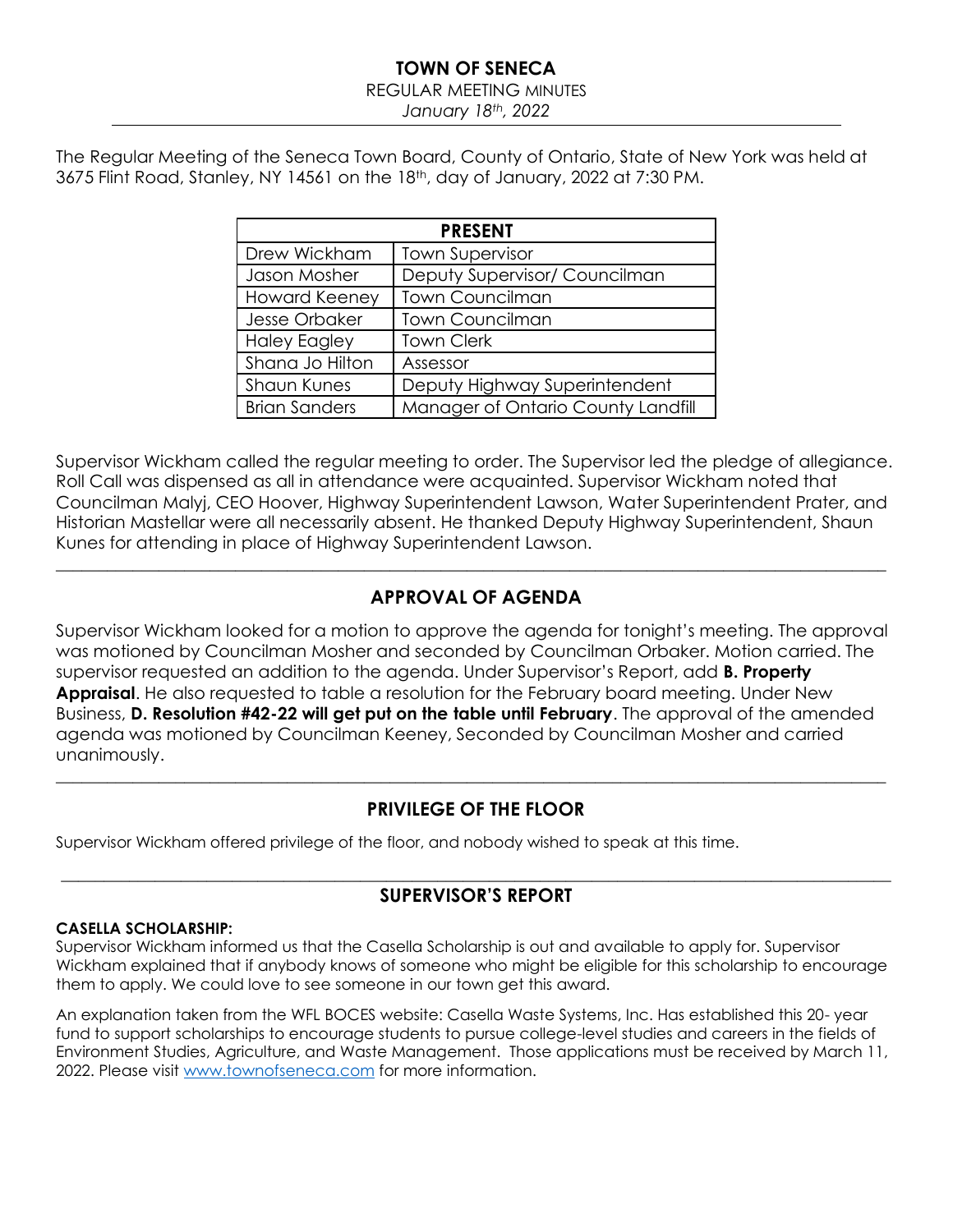# **TOWN OF SENECA**

## REGULAR MEETING MINUTES

*January 18th, 2022*

#### **PROPERTY APPRAISAL:**

Regarding the property appraisal that was discussed at the Regular December 2021 Board Meeting, Supervisor Wickham obtained a quote for the appraisal of this property. An appraisal company in Penn Yan gave a quote for \$750.00 and Supervisor Wickham noted that he will be accepting this quote.

Supervisor Wickham looked for a motion to approve the minutes from the December 21 (Regular), December 30 (Special/Public Hearing), and January 4 (Organizational) Meetings. Councilman Orbaker offered the motion that was seconded by Councilman Keeney. Motion was carried.

## $\_$  , and the set of the set of the set of the set of the set of the set of the set of the set of the set of the set of the set of the set of the set of the set of the set of the set of the set of the set of the set of th **COMMUNICATIONS**

All communications were reviewed and are available to view at the Town Hall upon request.

## $\_$  , and the set of the set of the set of the set of the set of the set of the set of the set of the set of the set of the set of the set of the set of the set of the set of the set of the set of the set of the set of th **DEPARTMENT REPORTS**

#### CASELLA:

Mr. Sanders was in attendance and gave a spoken report. He said that they were able to get 28 wells drilled in December and at this point all of the wells are hooked up in one way or another (some temporary, above ground connections until the weather gets better). The downfall to these temporary above-ground connections is dealing with freezing, but they are diligently taking care of those connections.

Mr. Sanders made mention that there are still some surface emission items that they are working on. They were going to drill for that, but the weather never cooperated. For safety, they couldn't get the drill rig out on the slope due to the rainy weather. They're attempting to put additional soil over those areas as weather permits. At this point, they are picking and choosing which ones they can safely navigate to and there are still contractors on-site working.

Councilman Mosher asked where the tonnage measured for 2021. Mr. Sanders said that tonnage was shy for the year. He made mention that this month has started trending to be lower than usual as well. It seems that the lower tonnage is happening in all other surrounding landfills as well.

Councilman Mosher followed up with asking about the 2022 revenue forecast. While they're currently forecasting normal revenue, Mr. Sanders said that they are currently still working on that. They are hopeful that springtime should bring a big pick-up in revenue. Like many other things, COVID-19 has played a huge part in these changes.

 $\_$  , and the set of the set of the set of the set of the set of the set of the set of the set of the set of the set of the set of the set of the set of the set of the set of the set of the set of the set of the set of th

Supervisor Wickham looked for a motion to approve Supervisor, Town Clerk, and CEO financial reports. The motion was made by Councilman Mosher and seconded by Councilman Orbaker.